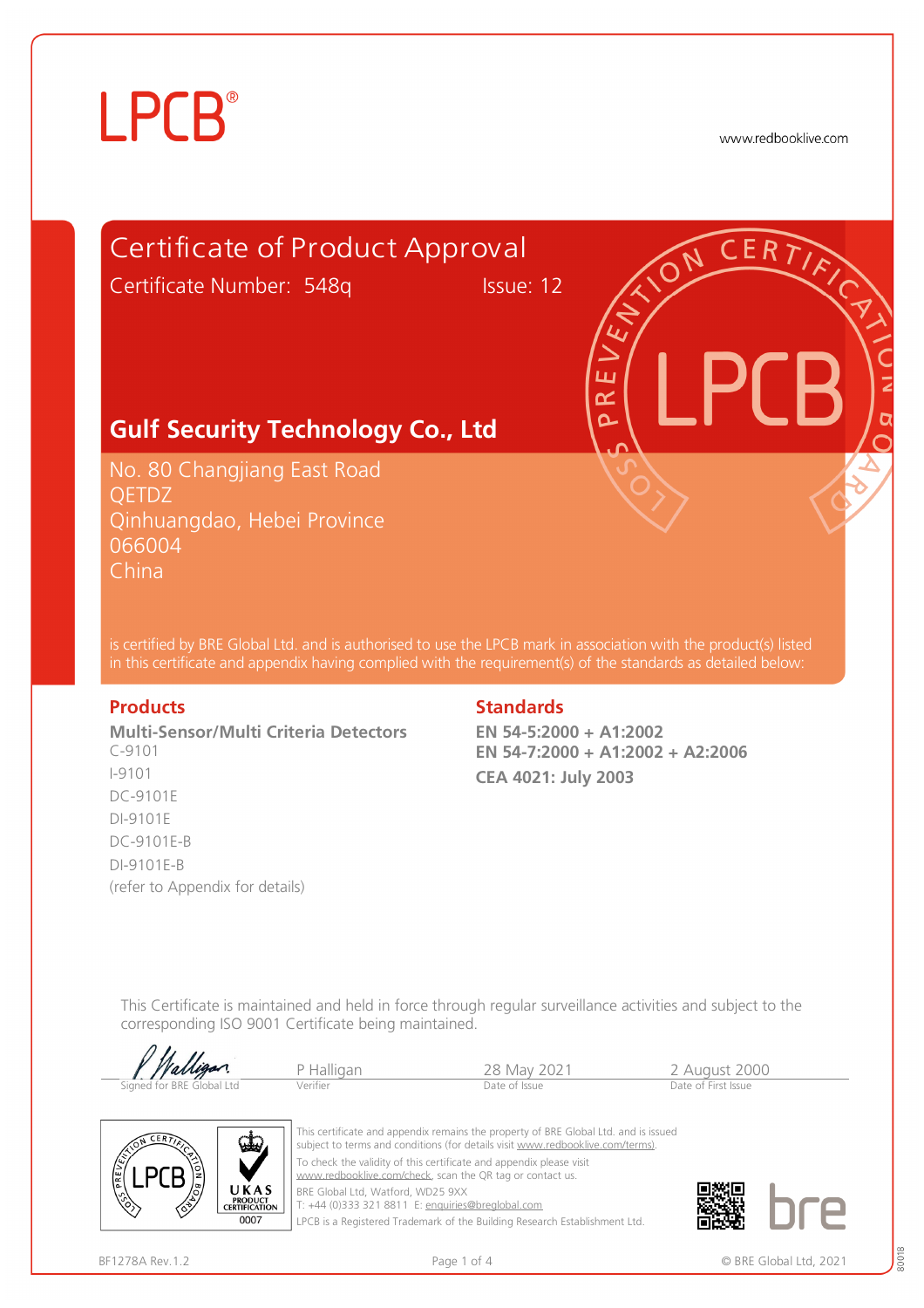# **LPCB**

## Appendix to Certificate No: 548q Issue: 12 **Gulf Security Technology Co., Ltd**

### **Certified** Product Description LPCB Ref.No. C-9101 Conventional Optical Smoke and Heat Multisensor Detector (P-9907, DZ-03D & DZ-03 Bases) Notes: 1. Meets the requirements of EN 54-7: 2000 for sensitivity setting Mode 1 2. Meets the requirements of EN 54-5: 2000 for Class A2R 548q/01 I-9101 Intelligent Optical Smoke and Heat Multisensor Detector (DZ-03 Base) Notes: 1. Meets the requirements of EN 54-7: 2000 for sensitivity setting Mode 1 2. Meets the requirements of EN 54-5: 2000 for Class A2R 548q/02 DC-9101E Conventional Combination Heat / Photoelectric Smoke Detector (DB-01 & DB-01D Bases and DP-9907 Unit) Notes: 1. Meets the requirements of EN 54-7: 2000 at sensitivity level 1 (default) setting only 2. Meets the requirements of EN 54-5: 2000 for Class A2R 548q/03 DC-9101E-B Conventional Combination Heat / Photoelectric Smoke Detector – Black Plastic (DB-01-B & DB-01D Bases and DP-9907 Unit) Notes: 1. Meets the requirements of EN 54-7: 2000 at sensitivity level 1 (default) setting only 2. Meets the requirements of EN 54-5: 2000 for Class A2R 548q/03 DI-9101E | Intelligent Combination Heat / Photoelectric Smoke Detector (DB-01 Base) Notes: 548q/04

This Certificate is maintained and held in force through regular surveillance activities and subject to the corresponding ISO 9001 Certificate being maintained.

| <i>Halligan</i>           | P Halligan | 28 May 2021                                                                         | 2 August 2000       |
|---------------------------|------------|-------------------------------------------------------------------------------------|---------------------|
| Signed for BRE Global Ltd | Verifier   | Date of Issue                                                                       | Date of First Issue |
| N CERTIN                  |            | This certificate and appendix remains the property of BRE Global Ltd. and is issued |                     |



To check the validity of this certificate and appendix please visit

[www.redbooklive.com/check](http://www.redbooklive.com/check), scan the QR tag or contact us.

BRE Global Ltd, Watford, WD25 9XX

T: +44 (0)333 321 8811 E: [enquiries@breglobal.com](mailto:enquiries@breglobal.com)

LPCB is a Registered Trademark of the Building Research Establishment Ltd.



 $0007$ 

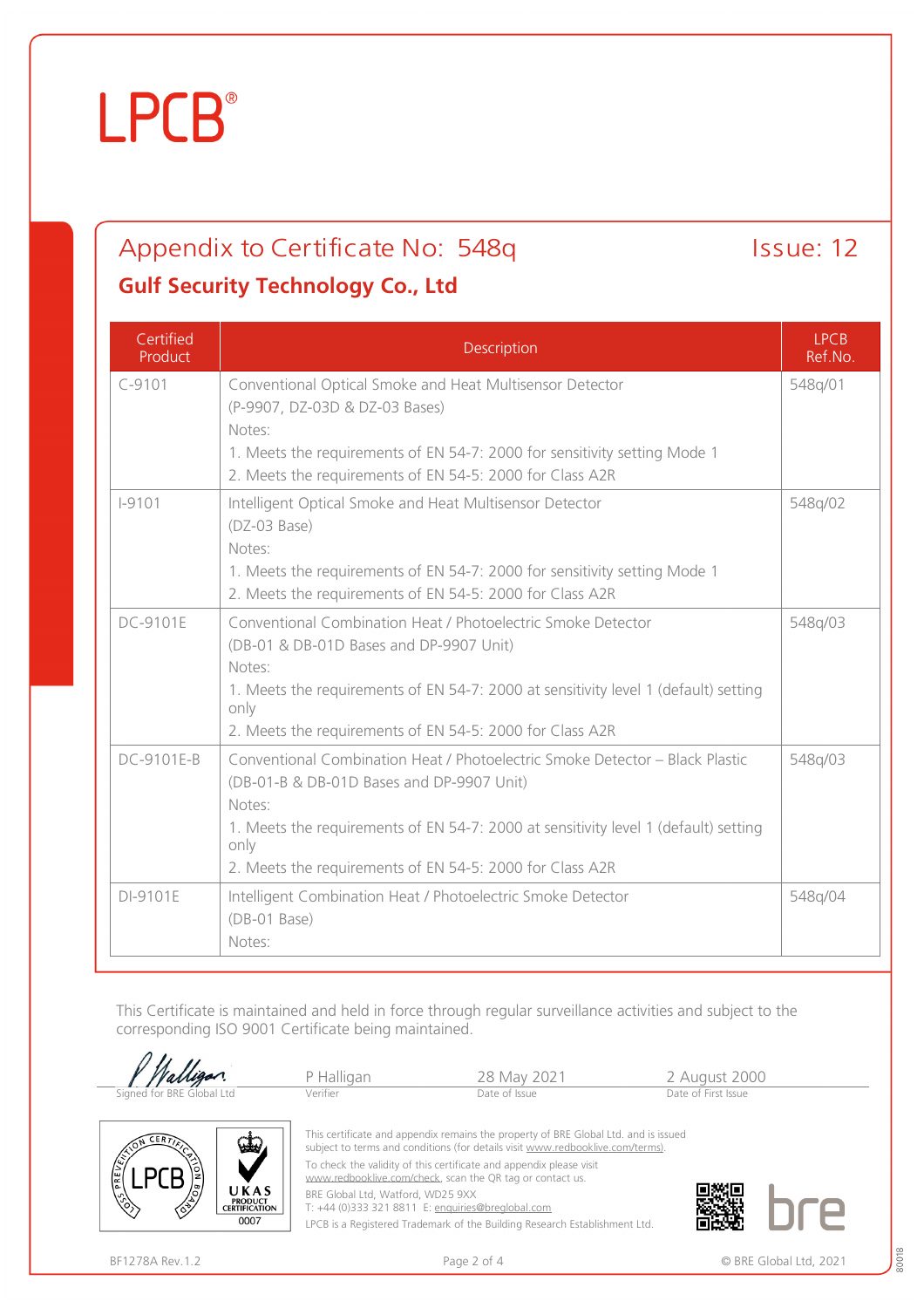# **LPCB**®

## Appendix to Certificate No: 548q Issue: 12

## **Gulf Security Technology Co., Ltd**

| Certified<br>Product | <b>Description</b>                                                                              | <b>LPCB</b><br>Ref.No. |
|----------------------|-------------------------------------------------------------------------------------------------|------------------------|
|                      | 1. Meets the requirements of EN 54-7: 2000 at sensitivity level 1 (default) setting<br>only     |                        |
|                      | 2. Meets the requirements of EN 54-5: 2000 for Class A2R                                        |                        |
| DI-9101E-B           | Intelligent Combination Heat / Photoelectric Smoke Detector - Black Plastic<br>$(DB-01-B$ Base) | 548q/04                |
|                      | Notes:                                                                                          |                        |
|                      | 1. Meets the requirements of EN 54-7: 2000 at sensitivity level 1 (default) setting<br>only     |                        |
|                      | 2. Meets the requirements of EN 54-5: 2000 for Class A2R                                        |                        |

### **Bases**

| P-9907    | Active EOL Base               |
|-----------|-------------------------------|
| $DZ-03D$  | Diode Base                    |
| $DZ-03$   | Standard Base                 |
| $DB-01$   | Standard Base                 |
| $DB-01-B$ | Standard Base – Black Plastic |
| $DB-01D$  | Diode Base                    |
| DP-9907   | Active End of Line Unit       |

**PRODUCT<br>CERTIFICATION** 0007

This Certificate is maintained and held in force through regular surveillance activities and subject to the corresponding ISO 9001 Certificate being maintained.



BRE Global Ltd, Watford, WD25 9XX

T: +44 (0)333 321 8811 E: [enquiries@breglobal.com](mailto:enquiries@breglobal.com)

LPCB is a Registered Trademark of the Building Research Establishment Ltd.

80018